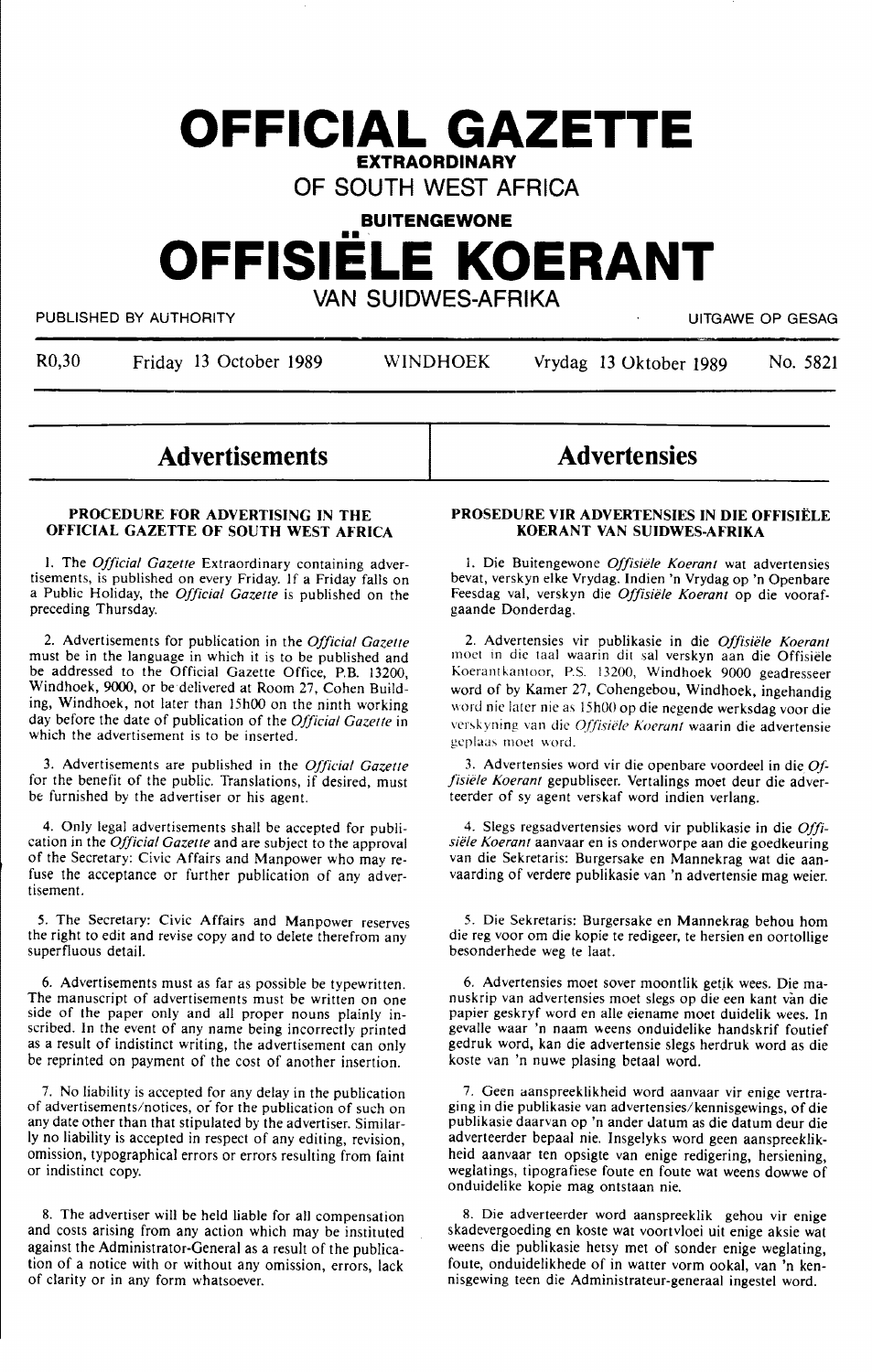9. The subscription for the *Official Gazette* is R25 plus GST per annum, post free in this territory and the Republic of South Africa, obtainable from Star Binders and Printers, P.O. Box 56, Windhoek, 9000. Postage must be prepaid by overseas subscribers. Single copies of the *Official Gazette*  are obtainable from Star Binders & Printers, P.O. Box 56, Windhoek 9000, at the price as printed on copy. Copies are kept in stock for two years only.

IO. The charge for the insertion of notices is as follows and is payable in the form of cheques, postal or money orders:

#### **LIST OF FIXED TARIFF RATES**

| STANDARDISED NOTICES                                                                                                                          | Rate per<br>insertion<br>R |
|-----------------------------------------------------------------------------------------------------------------------------------------------|----------------------------|
| Transfer of business                                                                                                                          | 3.25                       |
| Deeds: Lost documents                                                                                                                         | 6,00                       |
| Business notices                                                                                                                              | 5,00                       |
| Administration of Estates Acts Notices, Forms<br>J. 187, 193, 197, 295, 297, 517 and 519                                                      | 2,00                       |
| Third party insurance claims for compensation.                                                                                                | 2,50                       |
| Insolvency Act and Company Acts Notices: J. 28,<br>J. 29. Forms 1 to 9                                                                        | 4,00                       |
| $N.B.$ — Forms 2 and 6 — additional statements<br>according to word count table, added to the basic<br>tariff.                                |                            |
| Change of name (four insertions)                                                                                                              | 60.00                      |
| Naturalisation notices (including a reprint for the<br>advertiser)                                                                            | 2,00                       |
| Unclaimed moneys — only in the <i>Official Gazette</i><br>Extraordinary, closing date 15 January (per entry<br>of "name, address and amount") | 0,80                       |
| Butchers' notices                                                                                                                             | 5,00                       |
| Slum Clearance Court Notices, per premises                                                                                                    | 4,00                       |
| Lost life insurance policies                                                                                                                  | 2.00                       |
|                                                                                                                                               |                            |

#### NON-STANDARDISED NOTICES

| Company notices:                                                                                                                                                                                          | R     |
|-----------------------------------------------------------------------------------------------------------------------------------------------------------------------------------------------------------|-------|
| Short notices: Meetings, resolutions, offers of com-<br>promise, conversions of companies, voluntary<br>windings-up, etc.: closing of members' registers<br>for transfer and/or declarations of dividends | 11.00 |
| Liquor Licence Notices (In <i>Official Gazette</i> , Ex-<br>traordinary viz. (June/Tvl; November/Cape;<br>January/O.F.S.: April/Natal), per bilingual                                                     | 7,00  |
| Declaration of dividends with profit statements, in-<br>cluding notes                                                                                                                                     | 25,00 |
| Long notices: Transfers, changes in respect of<br>shares or capital, redemptions, resolutions, volun-<br>tary liquidations                                                                                | 37.00 |
| Trade marks in South West Africa $\ldots \ldots \ldots$                                                                                                                                                   | 11,00 |
| Liquidators' and other appointees' notices                                                                                                                                                                | 7,00  |

9. Die jaarlikse intekengeld op die *Offisiele Koerant* is R25 plus belasting posvry in hierdie gebied en die Republiek van Suid-Afrika, verkrygbaar by Star Binders & Printers, Posbus 56, Windhoek, 9000. Oorsese intekenaars moet posgeld vooruitbetaal. Enkel eksemplare van die *Offisiele Koerant* is verkrygbaar van Star Binders & Printers, Posbus 56, Windhoek, 9000 teen die prys soos gedruk op eksemplaar. Eksemplare word vir slegs twee jaar in voorraad gehou.

10. Die koste vir die plasing van kennisgewings is soos volg en is betaalbaar by wyse van tjeks, wissels, pos- of geldorders:

#### **LYS VAN VASTE TARIEWE**

| <b>GESTANDAARDISEERDE</b><br><b>KENNISGEWINGS</b>                                                                                                                                                              | Tarief per<br>plasing<br>R |
|----------------------------------------------------------------------------------------------------------------------------------------------------------------------------------------------------------------|----------------------------|
| Oordrag van besigheid                                                                                                                                                                                          | 3,25                       |
| Aktes: Verlore dokumente                                                                                                                                                                                       | 6,00                       |
| Besigheidskennisgewings                                                                                                                                                                                        | 5,00                       |
| Boedelwettekennisgewings: Vorms J. 187, 193,                                                                                                                                                                   | 2,00                       |
| Derdepartyassuransie-eise om skadevergoeding.                                                                                                                                                                  | 2,50                       |
| Insolvensiewet- en<br>maatskappywettekennisge-<br>wings: J. 28, J. 29. Vorms 1 tot 9                                                                                                                           | 4,00                       |
| L.W. — Vorms 2 en 6 — bykomstige verklarings<br>volgens woordetaltabel, toegevoeg tot die basie-<br>se tarief.                                                                                                 |                            |
| Naamsverandering (vier plasings) $\dots\dots\dots\dots$                                                                                                                                                        | 60,00                      |
| Naturalisasiekennisgewings (insluitende 'n her-<br>$druk$ vir die adverteerder)                                                                                                                                | 2,00                       |
| Onopgeëiste geld — slegs in die Buitengewone $Of$ -<br>fisiële Koerant sluitingsdatum 15 Januarie (per in-<br>skrywings van "naam, adres en bedrag")                                                           | 0,80                       |
| Slagterskennisgewings                                                                                                                                                                                          | 5,00                       |
| Slumopruimingshofkennisgewings, per perseel                                                                                                                                                                    | 4,00                       |
| Verlore lewensversekeringspolisse                                                                                                                                                                              | 2,00                       |
| NIE-GESTANDAARDISEERDE KENNISGEWINGS                                                                                                                                                                           |                            |
| Maatskappykennisgewings:                                                                                                                                                                                       | R                          |
| Kort kennisgewings: Vergaderings, besluite, aanbod<br>van skikking, omskepping van maatskappye, vry-<br>willige likwidasie, ens.: sluiting van lederegisters<br>vir oordragte en/of verklarings van dividende. | 11,00                      |
| Dranklisensiekennisgewings (in Buitengewone Of-<br>fisiële Koerante, t.w. (Junie/Tvl.; November/<br>Kaap; Januarie/OVS; April/Natal) per tweetalige<br>aansoek .                                               | 7,00                       |
| Verklaring van dividende met profytstate, notas in-                                                                                                                                                            | 25,00                      |
| Lang kennisgewings: Oordragte, veranderings met<br>betrekking tot aandele of kapitaal, aflossings, be-<br>sluite, vrywillige likwidasies                                                                       | 37,00                      |
| Handelsmerke in Suidwes-Afrika                                                                                                                                                                                 | 11,00                      |
| Likwidateurs en ander aangesteldes se kennisge-                                                                                                                                                                |                            |
|                                                                                                                                                                                                                | 7,00                       |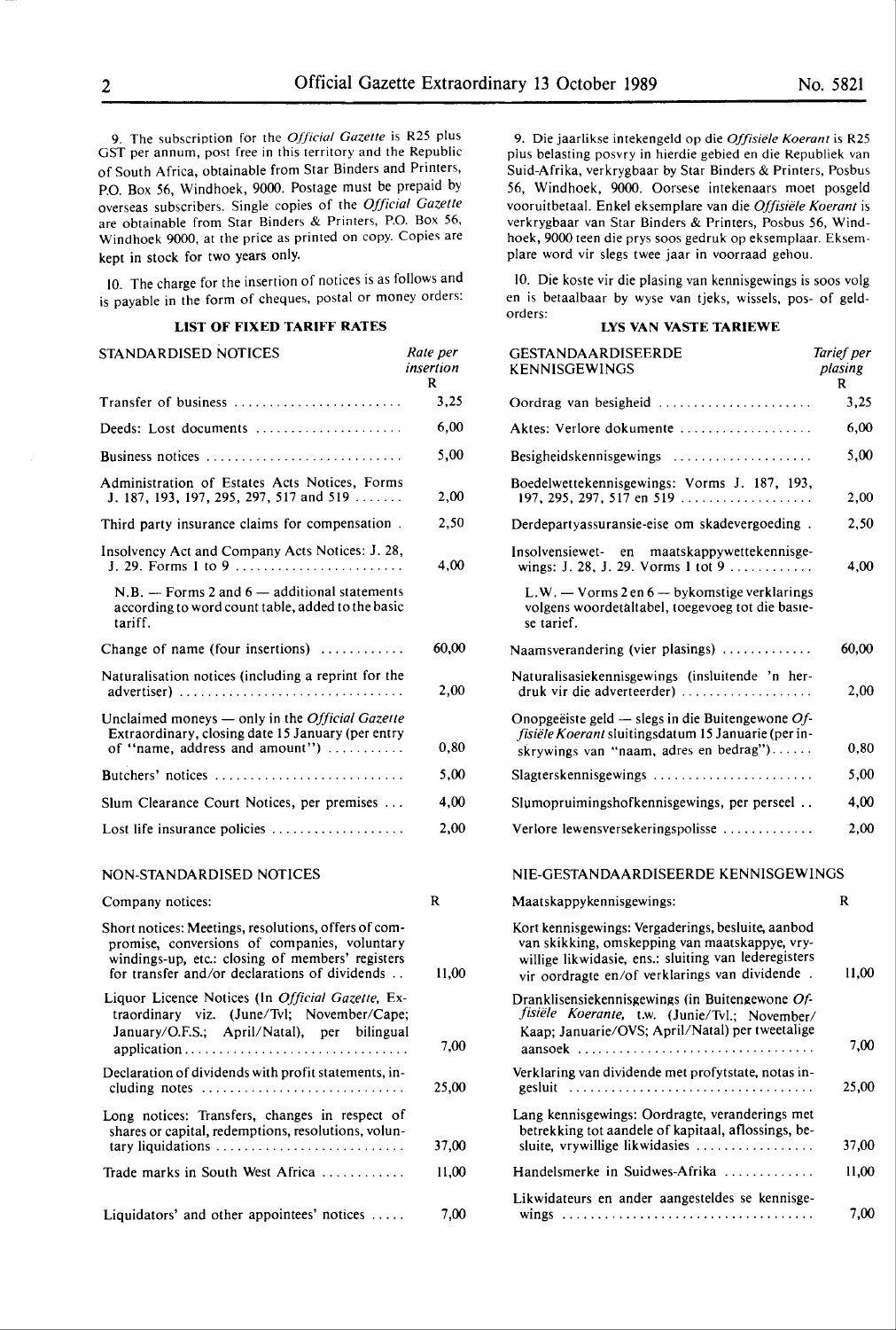|                                     | -18.00 |
|-------------------------------------|--------|
| Public auctions, sales and tenders: |        |
|                                     | - 6.00 |
|                                     | 15.00  |
| $251$ to 350 words                  | 23,00  |

#### ORDERS OF THE COURT:

| Provisional and final liquidations or sequestra-                                                              | 14,00        |
|---------------------------------------------------------------------------------------------------------------|--------------|
| Reduction or change in capital mergers, offers of<br>compromise                                               | 37,00        |
| Judical managements, <i>curator bonis</i> and similar<br>and extensive <i>rule nisi</i>                       | 37,00        |
| Extension of return date $\dots\dots\dots\dots\dots\dots$<br>Supersession and discharge of petitions (J. 158) | 4,00<br>4,00 |
|                                                                                                               |              |

II. The charge for the insertion of advertisements other than the notices mentioned in paragraph 10 is at the rate of 56c per cm double column. (Fractions of a cm must be calculated as a cm).

12. No advertisements shall be inserted unless the charge is prepaid. Cheques, drafts, postal or money orders must be made payable to the Secretary: Civic Affairs and Manpower.

#### **Form/Vorm J187**

#### **LIQUIDATION AND DISTRIBUTION ACCOUNTS IN DECEASED ESTATES LYING FOR INSPECTION**

In **terms** of section 35(5) of Act 66 of 1965, notice is hereby given that copies of the liquidation and distribution accounts (first and final, *unless otherwise stated)* in the estates specified below will be open for the inspection of all persons interested therein for a period of 21 days (or shorter or longer if *specially stated)* from the date specified or from the date of publication hereof, whichever may be the later, and at the offices of the Master and Magistrates as stated.

Should no objection thereto be lodged with the Master concerned during the specified period, the executors will proceed to make payments in accordance with the accounts.

319/88 KLEYENSTUBER Kurt Hans, 1512240100052, 17, Liideritz Street, Swakopmund, 9000. First, Swakopmund, Windhoek. Wohlers + Co, Attorney for Executrix, P.O. Box 646, Swakopmund, 9000.

319/88 KLEYENSTÜBER Kurt Hans, 1512240100052, 17, Lüderitz Street, Swakopmund, 9000. Second, Supplementary and Final, Swakopmund, Windhoek. Wohlers  $+$  Co, Attorneys for Executrix, P.O. Box 646, Swakopmund, 9000.

132/89 DREYER Thomas Frederick, 3505040100147, Howell straat 2, Posbus 1255, Otjiwarongo, 9000. Johanna Aletta Dreyer, 3607270100207. Eerste en finale tesame met 'n aanvullende rekening, Otjiwarongo, Windhoek. W.F. Kotze (Keetmanshoop Beleggings Maatskappy (Edms) Bpk, P/A Posbus 876, Keetmanshoop, 9000.

#### GEREGTELIKE EN ANDER OPENBARE VERKOPE:

| Geregtelike verkope                    | 18.00 |
|----------------------------------------|-------|
| Openbare veilings, verkope en tenders: |       |
|                                        | 6.00  |
| 76 tot 250 woorde                      | 15.00 |
|                                        | 23.00 |
|                                        |       |

#### ORDERS VAN DIE HOF:

| Voorlopige en finale likwidasies of sekwestrasies                              | 14,00 |
|--------------------------------------------------------------------------------|-------|
| Vermindering of verandering in kapitaalsame-<br>smeltings, aanbod van skikking | 37.00 |
| Geregtelike besture, kurator bonis en soortgelyke<br>en uitgebreide bevel nisi | 37,00 |
| Verlenging van keerdatum                                                       | 4.00  |
| Tersydestellings en afwysings van petisies (J. 158)                            | 4,00  |

11. Die koste vir die plasing van advertensies, behalwe die kennisgewings wat in paragraaf 10 genoem word. is teen die tarief van 56c per cm dubbelkolom. (Gedeeltes van 'n cm moet as volle cm bereken word).

12. Geen advertensie word geplaas tensy die koste nie vooruitbetaal is nie. Tjeks, wissels, pos- en geldorders moet aan die Sekretaris,: Burgersake en Mannekrag betaalbaar gemaak word.

#### **LIKWIDASIE- EN DISTRIBUSIEREKENING IN BES10RWE BOEDELS WAT TER INSAE LE**

lngevolge artikel 35(5) van Wet 66 van 1965, word hierby kennis gegee dat duplikate van die likwidasie- en distribusierekenings (eerste en finale, *tensy anders vermeld)* in die boedels hieronder vermeld, in die kantore van die Meester en Landdroste soos vermeld en gedurende 'n tydperk van 21 dae (of korter of !anger *indien spesiaal vermeld)* vanaf gemelde datums of vanaf datum van publikasie hiervan, as dit later is, ter insae lê van alle persone wat daarby belang het.

lndien binne genoemde tydperk geen besware daarteen by die betrokke Meester ingedien word nie, gaan die eksekuteurs oor tot die uitbetalings ingevolge gemelde rekenings.

206/89 VAN ZYL Petrus Hendrik Stephanus, 370712010015, Keetmanshoop distrik. Petronella Johanna van Zyl, 48lll80100061. Keetmanshoop, Windhoek. Eerste Persam, Posbus 448, Windhoek.

251/89 VAN ZYL Nicolaas Reimert Petrus, 3111080100109, Windhoek. Schalk Willem van Zyl, 2704210100121. Windhoek, Windhoek. Eerste Persam, Posbus 448, Windhoek.

60/88 KOfZE Katrina Sophia Magdalena, 3511090014005, Jordaanstraat 717, Windhoek, 9000. 2de & finale, 21 dae. D A Vermeulen, p/a Capital Trust (Pty) Ltd, Posbus 20982, Windhoek, 9000.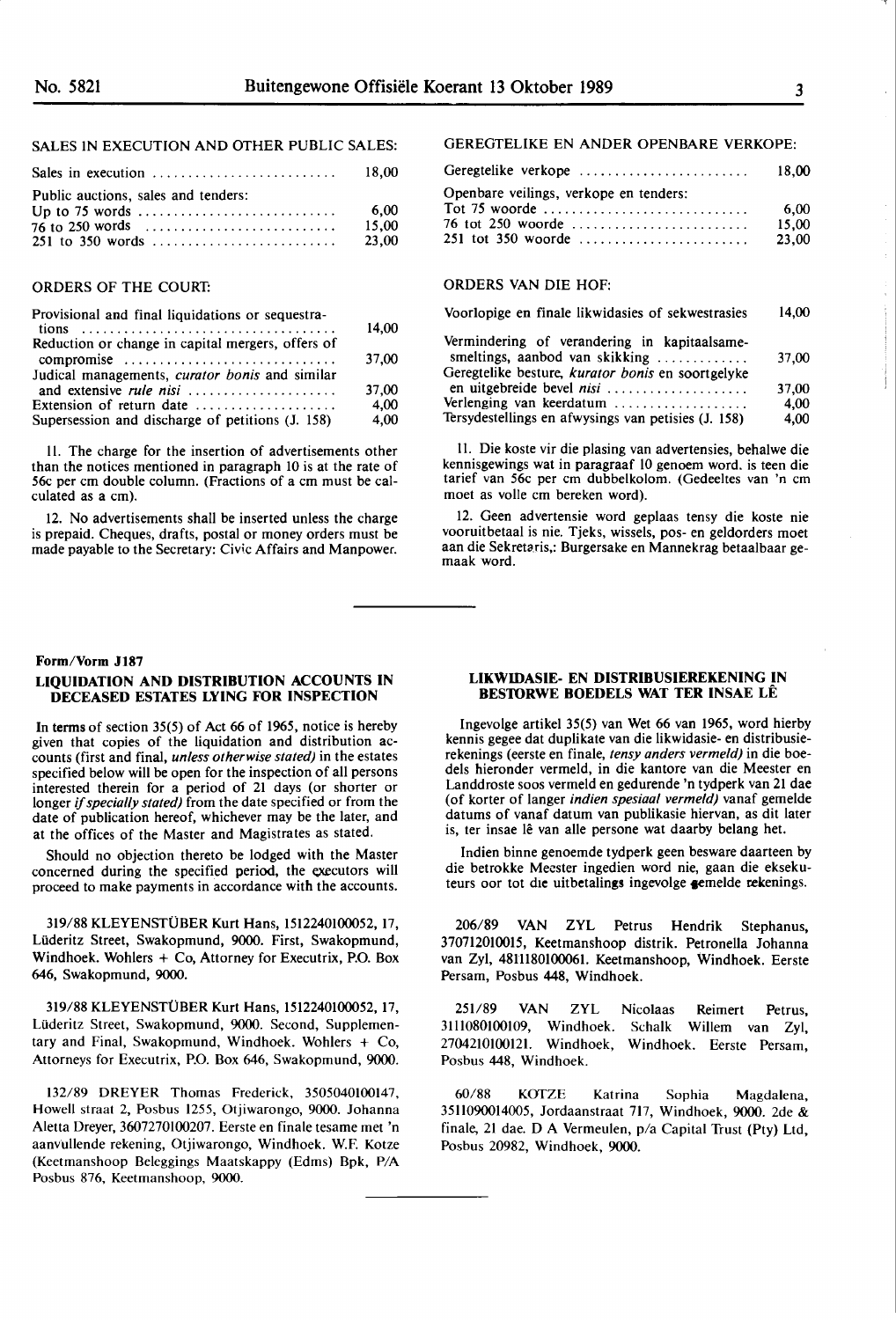**Form/Vorm J 193 NOTICE TO CREDITORS IN DECEASED ESTATES** 

All persons having claims against the estates mentioned below are hereby called upon to lodge their claims with the executors concerned, whithin 30 days (or otherwise as indicated) calculated from the date of publication hereof. The information is given in the following order: Estate number, surname and christian names, date of birth, identity number, last address, date of death; surviving spouse's names, surname, date of bir<sup>th</sup> and identity number; name and address of executor of authorised agent, period allowed for lodgement of *claims if other than 30 days.* 

FREEMAN Dennis Michael Mc Kee, Windhoek, 31/7/1921, 2107315009002, Swakopmund, 31/8/1989. Standard Bank SWA, P O Box 2164, Windhoek.

#### **KENNISGEWING AAN KREDITEURE IN BESTORWE BOEDELS**

Alie persone wat vorderinge het teen die boedels hieronder vermeld, word hierby versoek om hul vorderinge by die betrokke eksekuteurs en binne 'n tydperk van 30 dae (of andersins soos aangedui) gereken vanaf die datum van publikasie hiervan in te lewer. Die inligting word verstrek in die volgorde: Boedelnommer, familienaam en voorname, geboortedatum, persoonsnommer, laaste adres, datum oorlede, familienaam en voorname van oorlewende eggenoot(e), geboortedatum en persoonsnommer; naam en adres van eksekuteurs of gemagtigde agent, tydperk toegelaat vir Jewering van vorderings *indien anders as 30 dae.* 

376/89 ESTERHUIZEN Magdalena Elizabeth, Windhoek, 25.12.1916, 1612250045003, Swakopmund, 9000, 04.07.1989. Die Bestuurder, Bankorptrust Beperk, Posbus 680, Bellville, 7535 (Eksekuteur).

358/89 l.OUW Anna Louwiza Aletta, Windhoek, 31/05/1900, 0005310011001, 29/05/1989. Bankorptrust Beperk, Posbus 680, Bellville, 7535.

#### **Vonn/Form J 29**

#### FIRST MEETINGS OF CREDITORS, CONTRIBU-**TORIES, MEMBERS OR DEBENTURE-HOLDERS OF SEQUESTRATED ESTATES, COMPANIES BEING WOUND UP OR PLACED UNDER PROVISIONAL JUDICIAL MANAGEMENT**

The estates and companies mentioned below having been placed under sequestration, being wound up or having been placed under provisional judicial management by order of the Supreme Court of South Africa, Masters of the Supreme Court hereby given notice, pursuant to section 17(4) and 40(1) of the Insolvency Act, 1936, section 119(3), 125 (1) and l96bts (4) of the Companies Act, 1926, and sec-tions 356(1), 364(1) and 429 of the Companies Act, 1973, that first meeting of creditors, contributories, members or **deben**ture-holders of the **said estates** or companies will be held on the dates and at the times and places mentioned below, for proof of claims against the estates or companies, the election of trustees, liquidators or judicial managers or managers or provisional judicial managers or for the purposes referred to in section 364 or 431 of Act 61 of 1973, as the case may be.

Meetings in a place in which there is **a** Master's office, will be held before the Master; elsewhere they will be held before the Magistrate.

#### **EERSTE BYEENKOMSTE VAN SKULDEISERS, KONTRIBUANTE, LEDE OF SKULDBRIEFHOUERS** VAN GESEKWESTREERDE BOEDELS, **MAATSKAP-PYE IN LIKWIDASIE OF ONDER VOORLOPIGE**  GEREGTELIKE **BESTUUR**

Nademaal die boedels of maatskappye hieronder vermeld op las van die Hooggeregshof van Suidwes-Afrika gesekwestreer, gelikwideer of onder voorlopige geregtelike bestuur geplaas is, word hierby deur die Meesters van die Hooggeregshof ingevolge artikels 17(4) en 40(1) van die Insolvensiewet, 1936, artikels 119(3), 125(1) en 196bts(4) van die Maatskappywet, 1936, 1926, en artikels 356(1), 364(1) en 429 van die Maatskappywet, 1973, kennis gegee dat 'n. eerste byeenkoms van skuldeisers, kontribuante, lede of skuldbriefhouers van genoemde boedels of maatskappye op die datums, ure en plekke hieronder venneld, vir die bewys van eise teen die boedels of maatskappye, die verkiesing van kurators, likwidateurs of geregtelike bestuurders of bestuurders of voorlopige geregtelike bestuurders, of vir die doeleindes bedoel in artikel 364 of 431 van Wet 61 van 1973, na gelang van die geval, gehou sal word.

In 'n plek waarin 'n kantoor van 'n Meester is, word die byeenkoms voor die Meester en op ander plekke voor die Landdros gehou.

W32/89 John Davis, 1/9/1989, 29/9/1989, Meesterskantoor Hooggeregshof van S.W.A., 25/10/1989, 10h00, Meesterskantoor, Windhoek.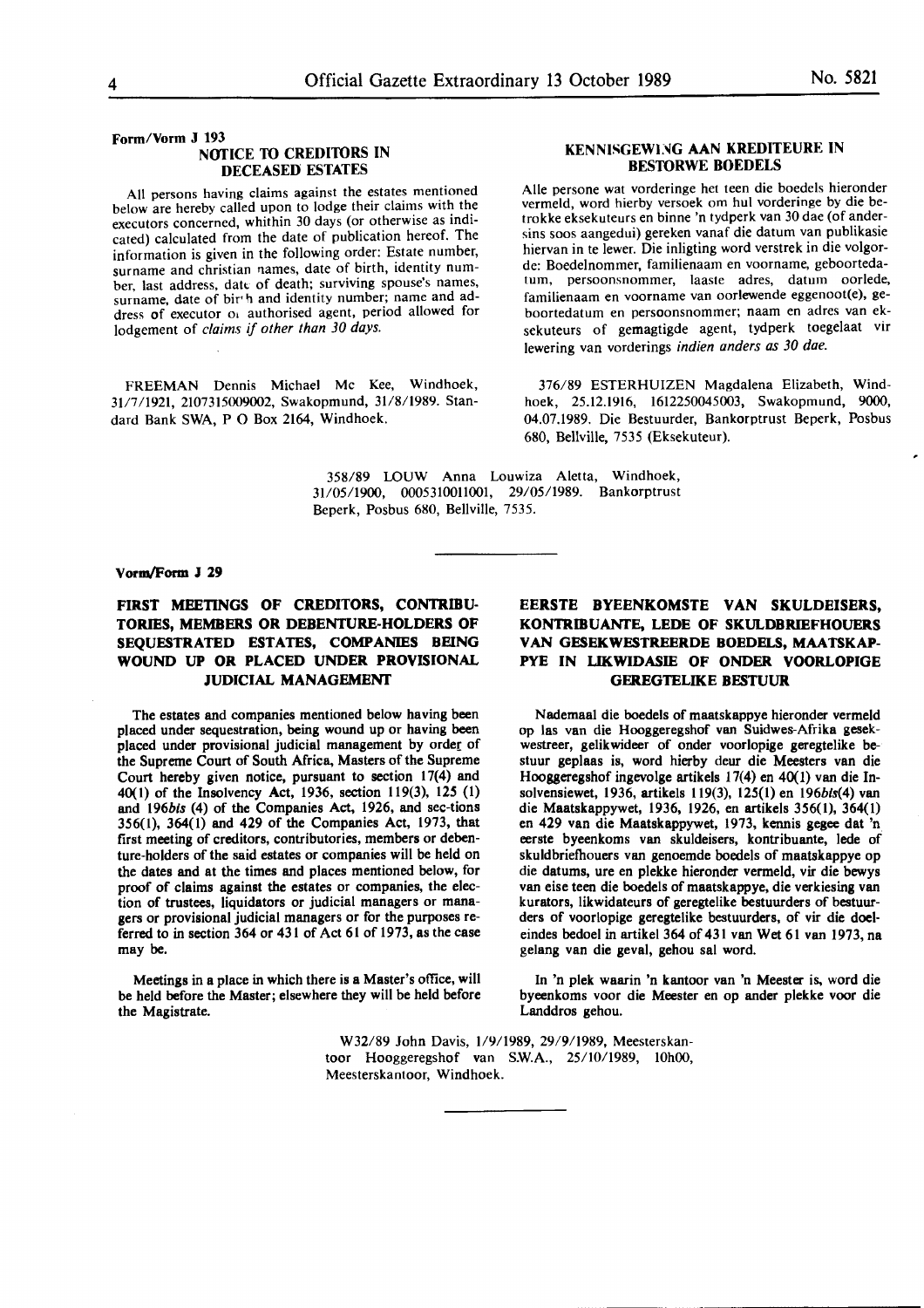#### **LIKWIDASIE REKENINGE EN PLANNE VAN DIS-TRIBUSIE OF KONTRIBUSIE REKENING IN** GESE-**KWESTREERDE BOEDELS OF MAATSKAPPYE IN LIKWIDASIE**

lngevolge **Artikel 108(2)** van die **lnsolvensiewet, 1936,**  Artikel 136(2) **van die** Maatskappywet, **1926, en Artikel**  406(3) van **die Maatskappywet,** 1973, word **hierby kennis**  gegee dat **die likwidasie-,** distribusie- en **kontribusiereken**ings in die boedels of die Maatskappye, na gelang van die geval hieronder vermeld ter insae van skuldeisers of kontribuante sal lê op die kantore van die Meesters en Landdroste daarin genoem, gedurende 'n tydperk van 14 dae, of die tydperk wat daarin vermeld is, vanaf die datum hieronder vermeld of vanaf die datum van publikasie hiervan, watter datum ookal die laaste is.

W7 /88 Shamel (Eiendoms) Beperk (in vrywillige likwidasie) Eerste en Finale Likwidasie en Distribusie Rekening by die Kantore van die Meester van die Hooggeregshof Windhoek vir 'n periode van 14 dae vanaf 13 Oktober 1989. A.J. Basson, P.J. Malherbe & Kie, Posbus 30, Windhoek, 9000.

#### KENNISGEWING **VAN** VOORGENOME **VANSVERAN-**DERING

Ek OCKER CHRISTIAAN MIENY, 'n minderjarige kind wat woonagtig is te Bismarckstraat, Grootfontein, Suidwes-Afrika is voornemens om by die Minister van Binnelandse aangeleenthede aansoek te doen om magtiging kragtens Artikel 9 van die Wet op vreemdeling, 1937, om die van **BRAND** aan te neem om die volgende redes:

- (I) Ek is **aangeneem deur** my grootouers **en wil graag** die selfde **van dra nl. BRAND**
- (2) My eie **ouers is oorlede.** Ek word in **hierdie aansoek**  bygestaan **deur** my grootouers **MICHIEL CHRISTIAAN BRAND** en **ALETTA CATHERINA BRAND**

Enige een wat daarteen beswaar het dat ek bogemelde van BRAND aanneem, moet sy beswaar met vermelding van redes daarvoor, so gou moontlik by die Landdros van Grootfontein indien.

(Geteken) **Ocker Christiaan** Mieny

MC Brand AC Brand 12 September 1989

#### IN DIE HOOGGEREGSHOF VAN SUIDWES-AFRIKA

In die saak tussen:

OMRI THOMAS TRUST N O Eiser

en

ALTYD'SOMER BOERDERY (EDMS) BPK Verweerder

KENNISGEWING VAN GEREGTELIKE VERKOPING

TER uitwinning van 'n Vonnis van die Hooggeregshof van Suidwes-Afrika in bogenoemde saak, sal 'n verkoping, sonder 'n reserweprys, gehou word voor die Hooggeregshofgebou, h/v John Meinert & Lüderitzstrate, Windhoek op Vrydag 3 November 1989 om 9.30 vm, van die ondevermelde eiendom naamlik:

| <b>SEKERE</b>        | Plaas ONKONGUARRI Nr<br>94                                                                                                                                                                                                      |
|----------------------|---------------------------------------------------------------------------------------------------------------------------------------------------------------------------------------------------------------------------------|
| <b>GELEë</b>         | in die distrik van OUTJO<br>(Registrasie Afdeling "A")                                                                                                                                                                          |
| GROOT                | 5057,4230 hektaar                                                                                                                                                                                                               |
| <b>VERBETERINGE:</b> | Drie-slaapkamer woonhuis,<br>sestien kampe, drie poste.<br>(Geen waarborge word in<br>hierdie verband gegee nie)                                                                                                                |
| <b>TERME:</b>        | 10% van koopprys en<br>afslaerskommissie in kontant<br>op dag van verkoping sal<br>voor veiling uitgelees word<br>en lê ter insae by die kan-<br>toor van die Adjunk-Balu,<br>Windhoek en by die skuld-<br>eiser se prokureurs. |

GEDATEER te WINDHOEK hierdie 3de dag van OKTOBER 1989.

#### **DR WEDER, KRUGER** & **HARTMANN (MNR W.H. DICKS)**

Prokureurs vir Eiser Kasinostraat 3 Nimrodgebou WINDHOEK